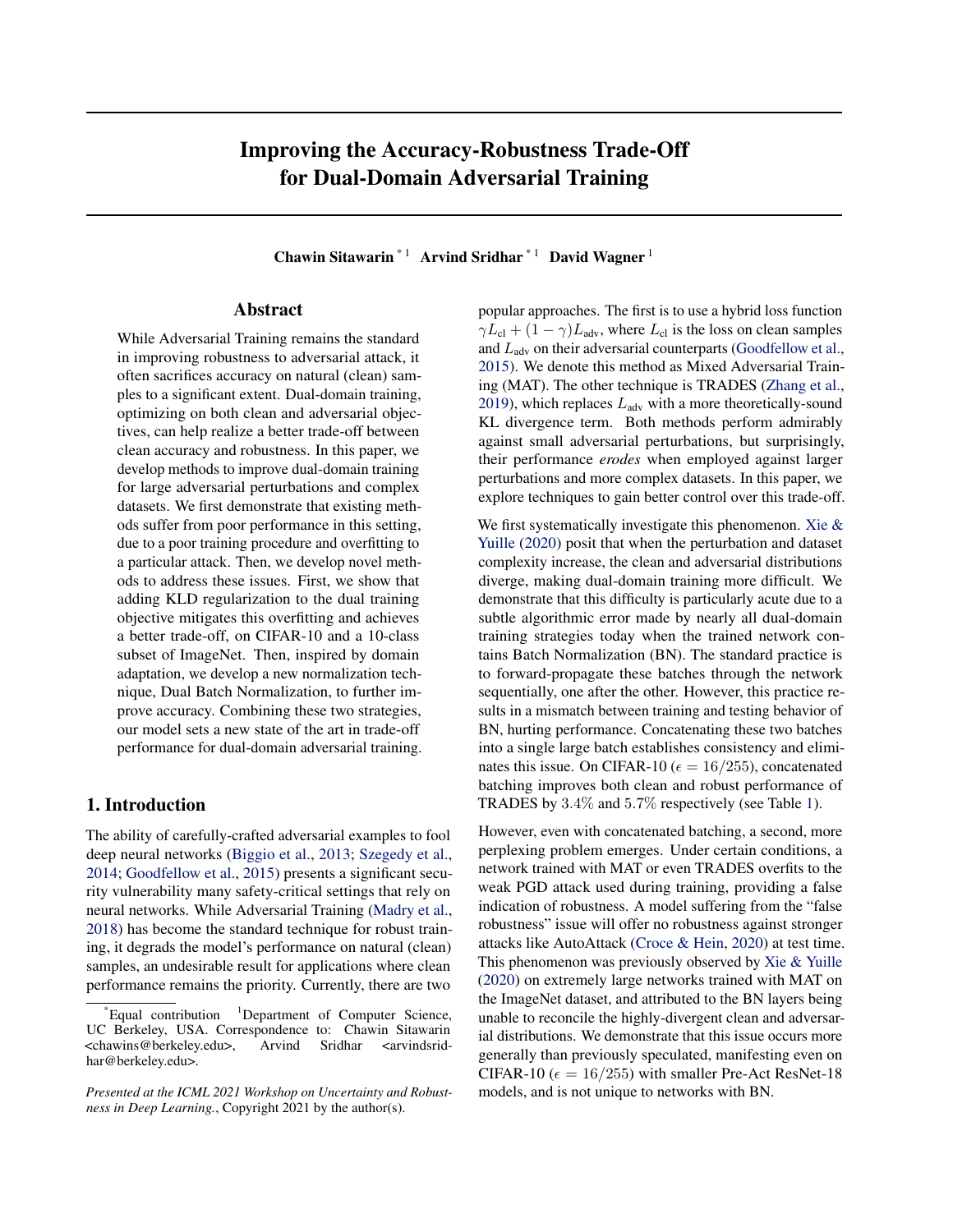<span id="page-1-0"></span>We further show that the KL divergence term in the TRADES objective acts as a regularizer, driving the intermediate clean/adv. distributions closer together. Adding a similar KL regularizer to the MAT objective can drive the same effects and eliminate its false robustness issue, enabling it to realize all the benefits of BN and achieve better trade-off performance than even TRADES on CIFAR-10  $(\epsilon = 16/255)$  (Fig. [2\)](#page-3-0). Finally, we propose Dual Batch Normalization (DBN), an improved formulation of BN for dual-domain training. Our scheme maintains two sets of statistics, one for clean samples and one for adversarial, and utilizes a Gaussian Mixture Model to infer what combination of these statistics to use to normalize a sample (at train and test time). We show that the combination of concatenated batching, KL regularization, and DBN enables MAT to outperform all prior methods and establish a new state-of-the-art trade-off on CIFAR-10 ( $\epsilon = \{8, 16\}/255$ ) & Imagenette ( $\epsilon = 16/255$ ) (see Fig. [3\)](#page-3-0).

### 2. Background and Related Work

While Adversarial Training [\(Madry et al.,](#page-4-0) [2018\)](#page-4-0) consistently achieves strong robustness, it often degrades model performance on clean samples, as only the adversarial objective is optimized. To mitigate this, early papers such as [Goodfel](#page-4-0)[low et al.](#page-4-0) [\(2015\)](#page-4-0) proposed to simply optimize the model on both clean and adversarial samples. We denote this method as Mixed Adversarial Training (MAT), with objective:

$$
L_{\text{MAT}}(x, y; \theta) = \gamma L_{\text{CE}}(x, y; \theta) +
$$
  

$$
(1 - \gamma) \max_{\|\delta\|_p \le \epsilon} L_{\text{CE}}(x + \delta, y; \theta)
$$
 (1)

 $L_{CE}$  denotes the cross-entropy loss, and  $\gamma$  controls the tradeoff between clean accuracy and robustness. To develop a more theoretically-principled trade-off, [Zhang et al.](#page-5-0) [\(2019\)](#page-5-0) proposed to minimize the KL divergence between clean & adversarial logits, rather than adversarial cross-entropy. Their method, TRADES, achieves the state-of-the-art tradeoff, consistently outperforming MAT [\(Gowal et al.,](#page-4-0) [2021\)](#page-4-0):

$$
L_{\text{TRADES}}(x, y; \theta) = L_{\text{CE}}(x, y; \theta) + \beta \max_{\|\delta\|_p \le \epsilon} D_{\text{KL}}(f(x; \theta) \| f(x + \delta; \theta))
$$

The robust loss weight  $\beta$  controls the trade-off. [Tsipras et al.](#page-5-0) [\(2019\)](#page-5-0) demonstrated that there may be an inherent tension between robustness and accuracy, making the trade-off inevitable. Optimizing this trade-off thus becomes paramount.

#### 3. Problems with Dual-Domain Training

#### 3.1. Sequential vs. Concatenated Batches

At each training iteration of MAT and TRADES, we train on both the clean and adversarial versions of the input batch. The current standard is to feed the clean/adv. batches to the model *sequentially*, one after the other, rather than *concatenating* them into a single large batch first. The official code for  $TRADES<sup>1</sup>$  as well as a re-implementation of MAT by [Tramèr et al.](#page-5-0)  $(2018)^2$  $(2018)^2$  follow this convention. This seemingly inconsequential distinction has not been discussed in prior work, to the extent of our knowledge. Yet, it represents a key algorithmic error that can significantly erode performance.

The only difference between sequential and concatenated batching lies in the BN layer. In sequential batching, the clean and adversarial batches are normalized using their respective mean and variance during training. However, there is only one set of running statistics (used to normalize test examples), updated by both clean and adv. moments. This creates a mismatch between train- and test-time behavior: training normalization occurs with moments that are specific to the particular domain (clean or adversarial), while test normalization uses the "mixed" moments.

*Concatenating* the clean and adversarial batches during training eliminates this train-test mismatch. The training moments are computed over the concatenated batch, so are mixed themselves. The mixed moments are then used to update the running statistics, resulting in consistent traintest behavior. Fig. [4](#page-7-0) confirms our hypothesis, showing that Wasserstein distance between batch and running stats for sequential version of MAT (MAT-Seq) is larger and less stable than for concatenated version (MAT-Cat). Concatenated batching also significantly boosts empirical performance (see Table [1\)](#page-2-0). Notably, for TRADES on CIFAR-10  $(\epsilon = 16/255)$ , clean and robust accuracies increase by over 3% & 5% respectively. For MAT on Imagenette, concatenation raises clean accuracy by 5% and robustness by 10%.

#### 3.2. False Robustness Problem

Even with concatenated batching, certain training strategies, e.g. MAT-Cat with  $\gamma \geq 0.3$  (Fig. [5\)](#page-7-0) or TRADES-Cat with  $\beta \leq 0.5$  on CIFAR-10 ( $\epsilon = 16/255$ ), fail to impart robustness to the model (Table [1\)](#page-2-0) when measured by the strong AutoAttack benchmark [\(Croce & Hein,](#page-4-0) [2020\)](#page-4-0). Intriguingly, when this problem occurs, the model still exhibits good robustness under the relatively weak 10-step PGD attack used during training, and achieves very high clean accuracy (similar to that of normal training). We will refer to this phenomenon as "false robustness" for the rest of this paper.

[Xie & Yuille](#page-5-0) [\(2020\)](#page-5-0) noted the same phenomenon when training BN models with MAT-Cat on the large-scale ImageNet dataset ( $\epsilon = 16/255$ ). They attributed the cause to the BN layers being forced to model a heterogeneous distribution

<sup>1</sup><https://github.com/yaodongyu/TRADES>.

<sup>2</sup>[https://github.com/ftramer/](https://github.com/ftramer/ensemble-adv-training)

[ensemble-adv-training](https://github.com/ftramer/ensemble-adv-training).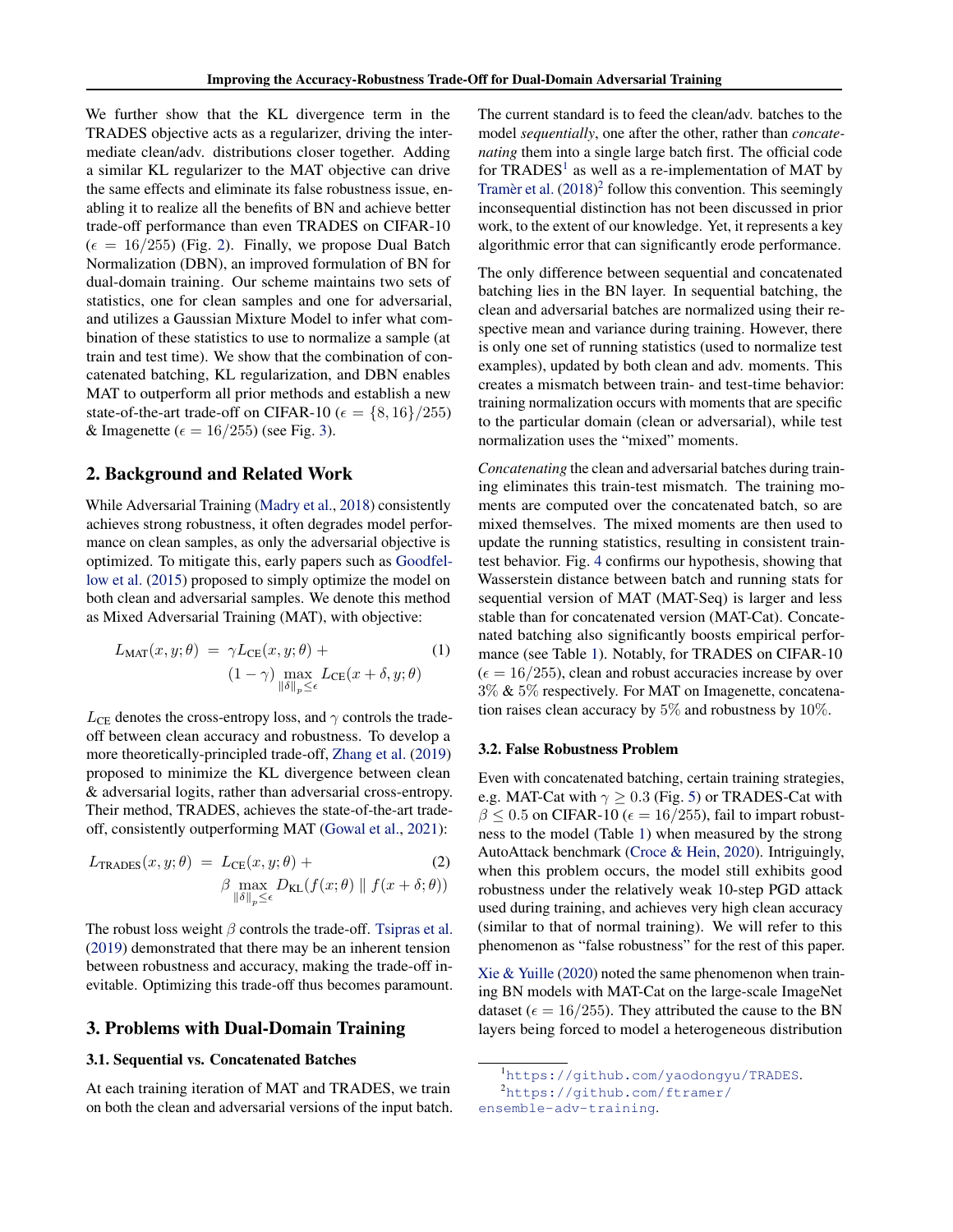<span id="page-2-0"></span>Table 1. Accuracy comparison of sequential and concatenated batch dual-domain training (i.e. MAT, TRADES). Pre-activation ResNet-20 is used for CIFAR-10, and ResNet-34 for Imagenette. "Clean" denotes normal accuracy. "PGD" and "AA" respectively represent robust accuracy under 10-step PGD attack (also used during training) and under AutoAttack, the current state-of-the-art robustness benchmark consisting of four different attacks [\(Croce & Hein,](#page-4-0) [2020\)](#page-4-0). Concatenated batching achieves nearly universal improvement over sequential. The large drop-off from PGD to AA on MAT-Cat ( $\gamma = 0.5$ ) is explained in Section [3.2.](#page-1-0) Naming convention persists throughout the paper.

|                            | CIFAR-10 ( $\epsilon = 8/255$ ) |       |       | CIFAR-10 ( $\epsilon = 16/255$ ) |       |       | Imagenette ( $\epsilon = 16/255$ ) |            |       |
|----------------------------|---------------------------------|-------|-------|----------------------------------|-------|-------|------------------------------------|------------|-------|
| <b>Training Method</b>     | Clean                           | PGD   | AA    | Clean                            | PGD   | ΑA    | Clean                              | <b>PGD</b> | AA    |
| MAT-Seq ( $\gamma = 0.5$ ) | 85.13                           | 45.15 | 40.77 | 52.85                            | 21.96 | 10.08 | 67.82                              | 24.60      | 13.99 |
| MAT-Cat ( $\gamma = 0.5$ ) | 85.53                           | 46.03 | 43.29 | 93.95                            | 33.11 | 3.70  | 72.43                              | 28.62      | 23.67 |
| TRADES-Seq ( $\beta = 6$ ) | 81.26                           | 50.73 | 46.89 | 70.42                            | 24.24 | 17.18 | 68.51                              | 27.90      | 22.14 |
| TRADES-Cat ( $\beta = 6$ ) | 80.75                           | 52.06 | 48.14 | 73.82                            | 33.16 | 22.89 | 62.14                              | 28.83      | 23.77 |

during training, as the distributions of clean and adversarial inputs are highly divergent. To mitigate the issue, they proposed to 1) maintain a separate set of BNs for clean and adv. batches to disentangle the mixture distribution, 2) reduce the number of clean images in the concatenated training batch, and 3) use batch-unrelated normalization layers, such as Instance (IN) or Group (GN) Normalization, instead of BN. We will demonstrate that their hypothesis is *partially correct but incomplete*, particularly contrasting the second and the third points.

First, as Fig. [5](#page-7-0) shows, the number of clean images in the concatenated batch has no bearing on false robustness; instead, the *ratio of clean to adversarial loss magnitude*, which rises with  $\gamma$ , is the key driver. For MAT-Cat with  $\gamma$  < 0.25, each training batch still contains the entire clean and adversarial sample set, meaning that the distribution is as heterogeneous as  $\gamma \geq 0.3$ ; yet, the model still achieves strong robustness. Second, this issue is *not unique to BN*. Using IN/GN instead, or even just removing BN, still exhibits false robustness but often requires a larger  $\gamma$  before it manifests (see Table [2\)](#page-8-0).

We hypothesize that, when  $\gamma$  is large and clean loss magnitude high, the model is incentivized to construct more prominent classification "pathways" for clean inputs through the network. Given the dissimilarity between clean and adversarial domains, these clean pathways must inevitably diverge from the model's adversarial pathways, putting pressure on the network to learn two vastly different objectives. As a result, the model overfits to the train-time PGD attack, failing against stronger attacks. We believe this is analogous to the well-known gradient obfuscation phenomenon [\(Atha](#page-4-0)[lye et al.,](#page-4-0) [2018\)](#page-4-0).

The 2D visualization in Fig. 1 (top), as well as Table [2,](#page-8-0) confirm this hypothesis. For the setting with false robustness (MAT-Cat-0.5), the clean and adversarial distributions are well-separated at various layers, and the sum of Wasserstein distances between these distributions across all layers is high. AutoAttack is able to exploit this large dichotomy between clean/adv. pathways, constructing examples that fall in between the two distributions (Fig. 1). These examples



Figure 1. 2D visualization of inputs to three BN layers. Top: MAT-Cat-0.5. Bottom: MAT-Cat-0.5 + KL ( $\beta$  = 0.4). Both models are identically trained, apart from the KL regularization. Samples are flattened and then projected to 2D with PCA. Each dot represents one of the 500 test samples.

are considered out-of-distribution for both the network's established clean and adversarial pathways; hence, the model performs poorly on them. Why BN drives this issue at lower values of  $\gamma$  remains to be studied: perhaps BN improves the model's ability to construct divergent clean/adv. pathways.

### 4. Improving MAT with KL Regularization

While MAT-Cat suffers from false robustness with  $\gamma > 0.3$ , TRADES-Cat remains more resilient to this phenomenon, maintaining good AA robustness even with BN (Table 1). In the TRADES objective (Eqn. [2\)](#page-1-0), clean cross-entropy has a much larger magnitude than the adversarial KL divergence, even with  $\beta = 6$ ; thus, our prior analysis would indicate that TRADES-Cat should exhibit an even greater false robustness issue. However, the distance between intermediate clean and adversarial distributions remains small (Table [2\)](#page-8-0), limiting AA's ability to construct evasive OOD examples.

We hypothesize that the KLD loss, forcing the model to minimize the distance between clean and adversarial output distributions, acts as a *regularizer* for the network. With this regularization, the network is dis-incentivized from constructing highly divergent clean/adv. pathways that drive the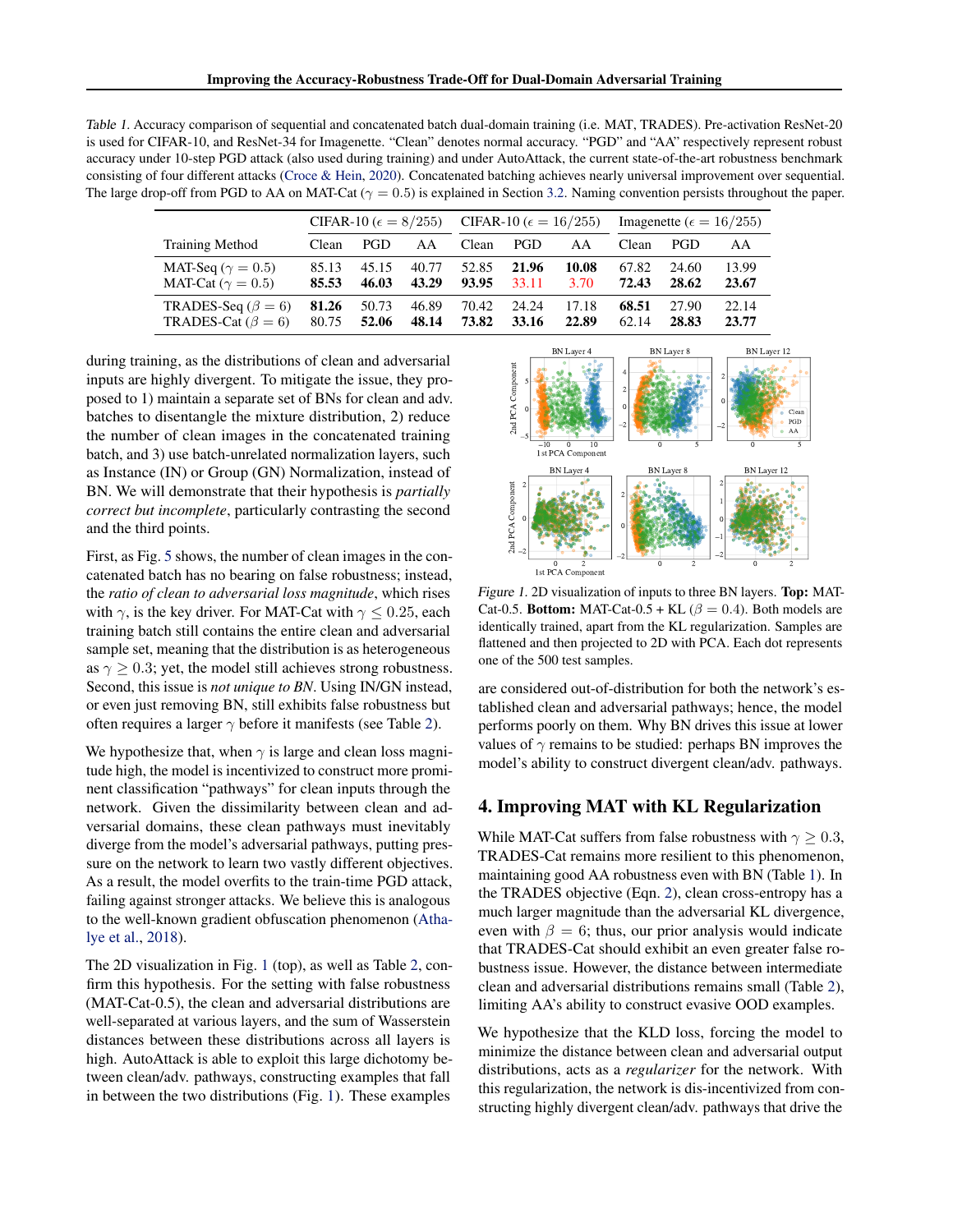<span id="page-3-0"></span>

Figure 2. Clean/robust (AA) trade-off comparison for MAT-Cat- $0.5 + KL$  ( $\beta$  varying from 0.25 to 4), TRADES-Cat, and MAT-Cat. All runs are with BN, on CIFAR-10 ( $\epsilon = 16/255$ ). MAT-Cat-0.5 + KL exhibits a superior trade-off compared to all other methods.

false robustness issue, despite the demands of the training objective and the inherent dissimilarity of the two domains.

Thus, we believe that adding a similar KL regularizer term to MAT-Cat can mitigate its false robustness issue. Concretely:

$$
L_{\text{MAT+KL}}(x, y; \theta) = L_{\text{MAT}}(x, y; \theta) +
$$
  

$$
\beta D_{\text{KL}}(f(x; \theta) \parallel f(x_{\text{adv}}; \theta))
$$
 (3)

As Table [2](#page-8-0) and Fig. [1](#page-2-0) show, adding KL regularization to MAT-Cat-0.5 effectively bridges the gap between the clean and adversarial distributions and pairs the pathways for the two domains. Thus, false robustness is mitigated: as Fig. 2 shows, MAT-Cat-0.5 + KL (varying  $\beta$ ) achieves a more optimal clean-robustness trade-off than MAT-Cat and even TRADES-Cat on CIFAR-10 ( $\epsilon = 16/255$ ), with higher clean and AA accuracy in nearly all cases. Thus, MAT+KL is able to harness the full potential of BN to achieve stateof-the-art results for this setting. Next, we propose an improvement to BN itself to further enhance the performance.

### 5. Dual Batch Normalization

[Xie & Yuille](#page-5-0) [\(2020\)](#page-5-0) showed models which exclusively route clean and adversarial samples through separate BN layers achieve high accuracy and robustness simultaneously (provided the correct BN is used at test time). This agrees with an observation from domain adaptation, that models can be effectively applied to novel tasks by simply re-computing BN's statistics, no need to fine-tune weights [\(Li et al.,](#page-4-0) [2017\)](#page-4-0).

However, the lack of a clean/adversarial indicator at test time (telling which BN to use) makes the Separate BN idea infeasible in practice. Detecting adversarial examples is a challenging unsolved problem, and many proposed methods have failed against adaptive adversaries [\(Carlini & Wagner,](#page-4-0) [2017;](#page-4-0) [Tramer et al.,](#page-5-0) [2020;](#page-5-0) [Carlini et al.,](#page-4-0) [2019\)](#page-4-0). Nevertheless, it is possible to distinguish clean and adversarial inputs statistically with limited success [\(Grosse et al.,](#page-4-0) [2017;](#page-4-0) [Pang](#page-4-0) [et al.,](#page-4-0) [2018\)](#page-4-0). This inspires us to build such detection mechanism into BN to create a domain-specific normalization layer, which we call *Dual Batch Normalization* (DBN).



Figure 3. Clean/robust trade-off comparison of our best scheme, MAT-Cat + DBN + KL, with MAT-Cat and TRADES-Seq (current state-of-the-art dual-domain training strategies) in different settings. All runs use BN. The dashed lines indicate false robustness.

#### 5.1. Dual Batch Normalization Algorithm

Consider the typical setting where BN is applied to the output of a convolutional layer. Essentially, DBN consists of two BN's, one for normal inputs ("clean" BN) and the other for adversarial ("adversarial" BN). Each BN's running statistics are updated with those domain-specific moments, i.e.  $(\mu_{\rm cl}, \sigma_{\rm cl}^2)$  for clean BN, and  $(\mu_{\rm adv}, \sigma_{\rm adv}^2)$  for adversarial BN. Any input goes through *both* BN's, and its normalized outputs are combined by a weighted average. The normalized input  $\hat{x}$ , at both training and test time, is given by:

$$
\hat{x} = p_{\rm cl} \cdot \left(\frac{x - \mu_{\rm cl}}{\sigma_{\rm cl}}\right) + p_{\rm adv} \cdot \left(\frac{x - \mu_{\rm adv}}{\sigma_{\rm adv}}\right) \tag{4}
$$

The weight,  $p_{\text{cl}}$  and  $p_{\text{adv}}$ , is the probability of an input x belonging to the clean and adversarial domain respectively, under an assumption that each distribution is C-dimensional independent Gaussian. Similarly to BN, the parameters  $\mu_{\rm cl}, \sigma_{\rm cl}, \mu_{\rm adv}, \sigma_{\rm adv}$  are computed using the samples from the batch during training and are replaced by the running moments for testing. The running statistics are kept and updated separately for the two BN's and the two domains. See Appendix [F](#page-8-0) and Eqn. [11](#page-8-0) for the complete formulation.

#### 5.2. Experimental Results

We combine the improvements we have proposed in this paper (batch concatenation, KL regularization, DBN) and compare the accuracy-robustness trade-off performance with TRADES-Seq and MAT-Cat, the current state-of-the-art dual-domain training strategies, for various settings in Fig. 3. Our MAT-Cat + DBN + KL achieves more optimal trade-off curves than the baselines across the board, particularly with CIFAR-10 and Imagenette ( $\epsilon = 16/255$ ), establishing a new state-of-the-art. Further, we show that MAT-Cat with a small  $\gamma$  can outperform both Adversarial Training and TRADES-Seq, contrary to previous beliefs. The original TRADES or TRADES-Seq produces a very poor trade-off in cases other than CIFAR-10 ( $\epsilon = 8/255$ ), due to the sequential batching error. For additional experiments, an ablation study, and hyperparameter value details, please refer to Appendix [F.](#page-8-0)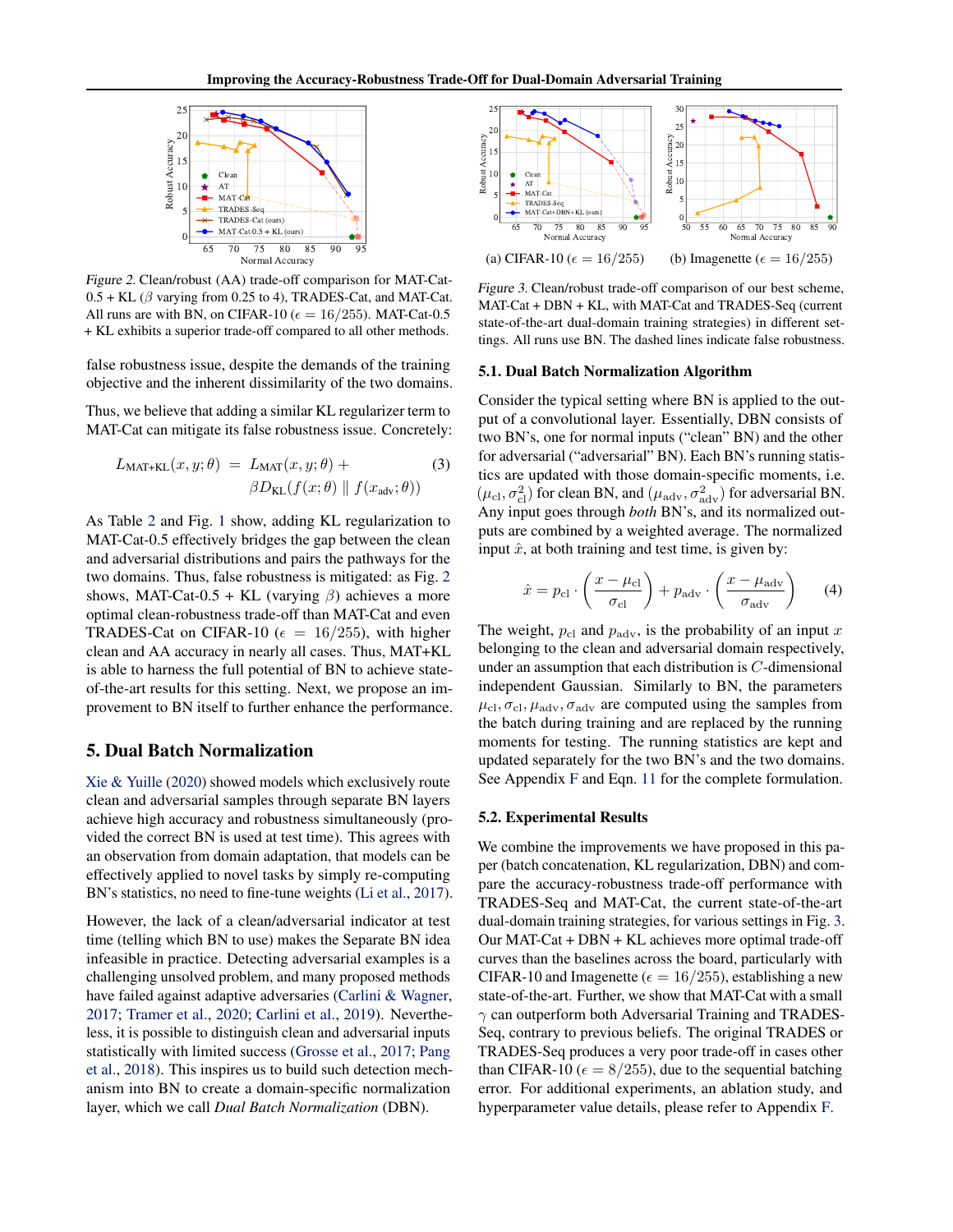### <span id="page-4-0"></span>Acknowledgements

The first author of this paper was supported by the Hewlett Foundation through the Center for Long-Term Cybersecurity (CLTC), by the Berkeley Deep Drive project, and by gifts from Google and Futurewei.

### References

- Athalye, A., Carlini, N., and Wagner, D. Obfuscated gradients give a false sense of security: Circumventing defenses to adversarial examples. In Dy, J. and Krause, A. (eds.), *Proceedings of the 35th International Conference on Machine Learning*, volume 80 of *Proceedings of Machine Learning Research*, pp. 274–283, Stockholmsmässan, Stockholm Sweden, July 2018. PMLR.
- Awais, M., Shamshad, F., and Bae, S.-H. Towards an adversarially robust normalization approach. *arXiv:2006.11007 [cs, stat]*, June 2020.
- Benz, P., Zhang, C., and Kweon, I. S. Batch normalization increases adversarial vulnerability: Disentangling usefulness and robustness of model features. *arXiv:2010.03316 [cs, stat]*, October 2020.
- Biggio, B., Corona, I., Maiorca, D., Nelson, B., Šrndic, N., ´ Laskov, P., Giacinto, G., and Roli, F. Evasion attacks against machine learning at test time. In Blockeel, H., Kersting, K., Nijssen, S., and Železný, F. (eds.), *Machine Learning and Knowledge Discovery in Databases*, pp. 387–402, Berlin, Heidelberg, 2013. Springer Berlin Heidelberg. ISBN 978-3-642-40994-3.
- Carlini, N. and Wagner, D. Adversarial examples are not easily detected: Bypassing ten detection methods. In *Proceedings of the 10th ACM Workshop on Artificial Intelligence and Security*, AISec '17, pp. 3–14, New York, NY, USA, 2017. Association for Computing Machinery. ISBN 978-1-4503-5202-4. doi: 10.1145/3128572.3140444.
- Carlini, N., Athalye, A., Papernot, N., Brendel, W., Rauber, J., Tsipras, D., Goodfellow, I., Madry, A., and Kurakin, A. On evaluating adversarial robustness. *arXiv:1902.06705 [cs, stat]*, February 2019.
- Croce, F. and Hein, M. Reliable evaluation of adversarial robustness with an ensemble of diverse parameter-free attacks. In III, H. D. and Singh, A. (eds.), *Proceedings of the 37th International Conference on Machine Learning*, volume 119 of *Proceedings of Machine Learning Research*, pp. 2206–2216. PMLR, July 2020.
- Ding, G. W., Sharma, Y., Lui, K. Y. C., and Huang, R. MMA training: Direct input space margin maximization through adversarial training. In *International Conference on Learning Representations*, 2020.
- Galloway, A., Golubeva, A., Tanay, T., Moussa, M., and Taylor, G. W. Batch normalization is a cause of adversarial vulnerability. *arXiv:1905.02161 [cs, stat]*, May 2019.
- Goodfellow, I., Shlens, J., and Szegedy, C. Explaining and harnessing adversarial examples. In *International Conference on Learning Representations*, 2015.
- Gowal, S., Qin, C., Uesato, J., Mann, T., and Kohli, P. Uncovering the limits of adversarial training against normbounded adversarial examples. *arXiv:2010.03593 [cs, stat]*, March 2021.
- Grosse, K., Manoharan, P., Papernot, N., Backes, M., and McDaniel, P. On the (statistical) detection of adversarial examples. *arXiv:1702.06280 [cs, stat]*, October 2017.
- He, K., Zhang, X., Ren, S., and Sun, J. Identity mappings in deep residual networks. In *European Conference on Computer Vision*, pp. 630–645. Springer, 2016.
- Ioffe, S. and Szegedy, C. Batch normalization: Accelerating deep network training by reducing internal covariate shift. In *International Conference on Machine Learning*, pp. 448–456. PMLR, 2015.
- Li, Y., Wang, N., Shi, J., Liu, J., and Hou, X. Revisiting batch normalization for practical domain adaptation. In *International Conference on Learning Representations Workshop*, 2017.
- Madry, A., Makelov, A., Schmidt, L., Tsipras, D., and Vladu, A. Towards deep learning models resistant to adversarial attacks. In *International Conference on Learning Representations*, 2018.
- Pang, T., Du, C., Dong, Y., and Zhu, J. Towards robust detection of adversarial examples. In Bengio, S., Wallach, H., Larochelle, H., Grauman, K., Cesa-Bianchi, N., and Garnett, R. (eds.), *Advances in Neural Information Processing Systems*, volume 31. Curran Associates, Inc., 2018.
- Rebuffi, S.-A., Gowal, S., Calian, D. A., Stimberg, F., Wiles, O., and Mann, T. Fixing data augmentation to improve adversarial robustness. *arXiv:2103.01946 [cs]*, March 2021.
- Santurkar, S., Tsipras, D., Ilyas, A., and Mądry, A. How does batch normalization help optimization? In *Proceedings of the 32nd International Conference on Neural Information Processing Systems*, NIPS'18, pp. 2488–2498, Red Hook, NY, USA, 2018. Curran Associates Inc.
- Shafahi, A., Najibi, M., Ghiasi, M. A., Xu, Z., Dickerson, J., Studer, C., Davis, L. S., Taylor, G., and Goldstein, T. Adversarial training for free! In Wallach, H., Larochelle,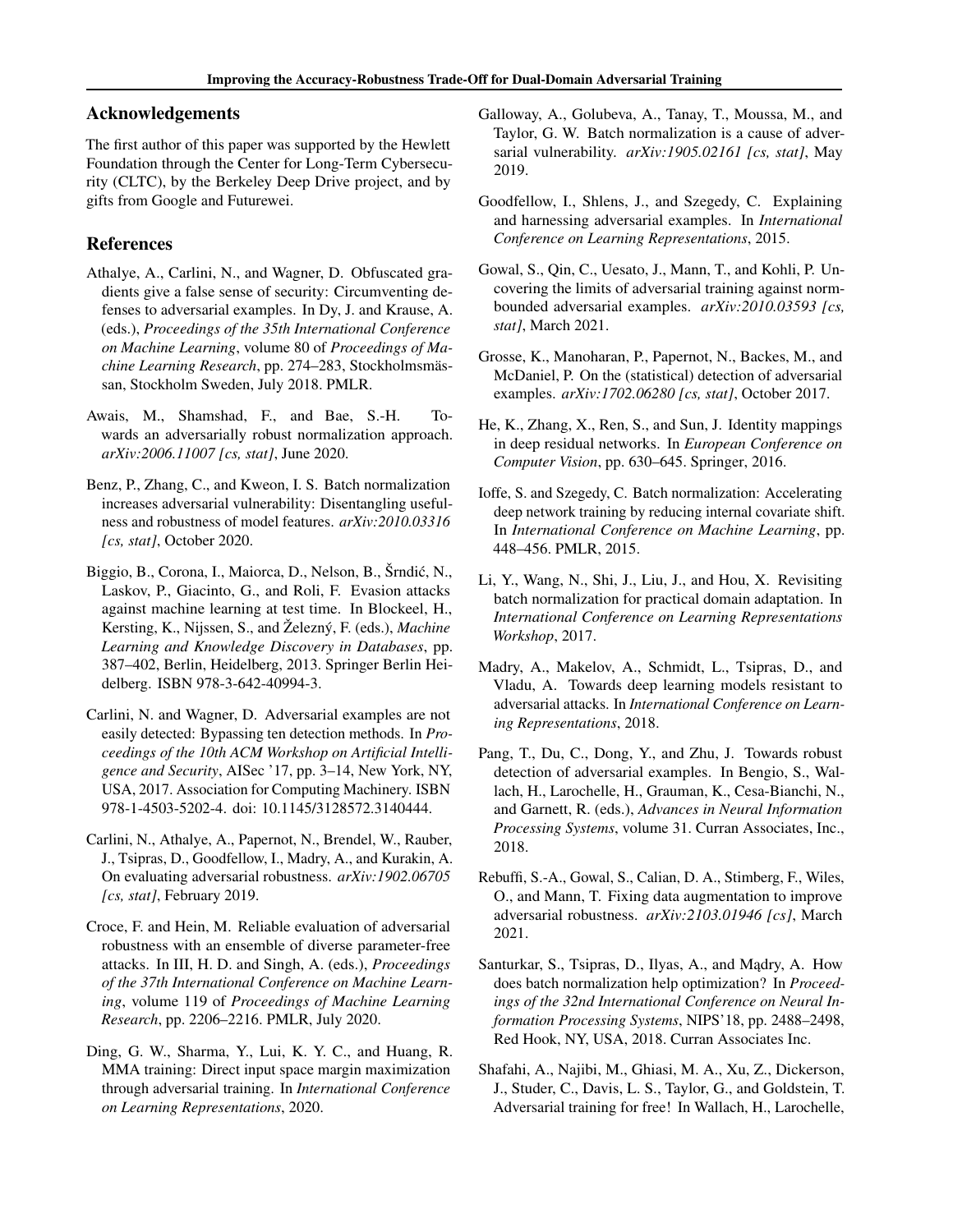<span id="page-5-0"></span>H., Beygelzimer, A., dAlché-Buc, F., Fox, E., and Garnett, R. (eds.), *Advances in Neural Information Processing Systems*, volume 32. Curran Associates, Inc., 2019.

- Szegedy, C., Zaremba, W., Sutskever, I., Bruna, J., Erhan, D., Goodfellow, I., and Fergus, R. Intriguing properties of neural networks. In *International Conference on Learning Representations*, 2014.
- Tramèr, F., Kurakin, A., Papernot, N., Goodfellow, I., Boneh, D., and McDaniel, P. Ensemble adversarial training: Attacks and defenses. In *International Conference on Learning Representations*, 2018.
- Tramer, F., Carlini, N., Brendel, W., and Madry, A. On adaptive attacks to adversarial example defenses. In Larochelle, H., Ranzato, M., Hadsell, R., Balcan, M. F., and Lin, H. (eds.), *Advances in Neural Information Processing Systems*, volume 33, pp. 1633–1645. Curran Associates, Inc., 2020.
- Tsipras, D., Santurkar, S., Engstrom, L., Turner, A., and Madry, A. Robustness may be at odds with accuracy. In *International Conference on Learning Representations*, 2019.
- Wang, Y., Zou, D., Yi, J., Bailey, J., Ma, X., and Gu, Q. Improving adversarial robustness requires revisiting misclassified examples. In *International Conference on Learning Representations*, 2020.
- Wong, E., Rice, L., and Kolter, J. Z. Fast is better than free: Revisiting adversarial training. In *International Conference on Learning Representations*, 2020.
- Wu, D., Xia, S.-T., and Wang, Y. Adversarial weight perturbation helps robust generalization. In Larochelle, H., Ranzato, M., Hadsell, R., Balcan, M. F., and Lin, H. (eds.), *Advances in Neural Information Processing Systems*, volume 33, pp. 2958–2969. Curran Associates, Inc., 2020.
- Xie, C. and Yuille, A. Intriguing properties of adversarial training at scale. In *International Conference on Learning Representations*, 2020.
- Zhang, H., Yu, Y., Jiao, J., Xing, E. P., Ghaoui, L. E., and Jordan, M. I. Theoretically principled trade-off between robustness and accuracy. In *International Conference on Machine Learning*, 2019.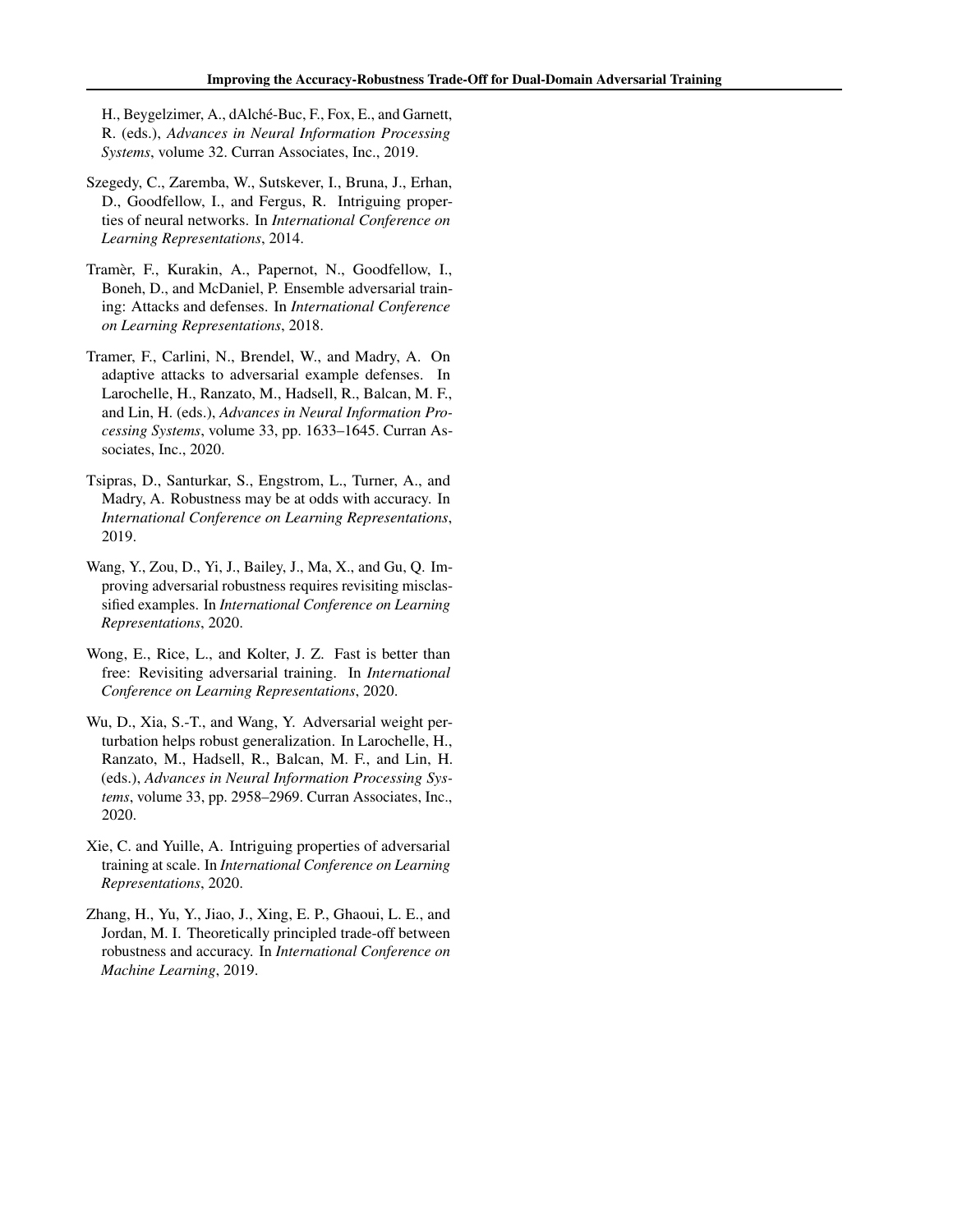### A. Related Work

#### A.1. Adversarial Training

The popular Adversarial Training paradigm developed by [Madry et al.](#page-4-0) [\(2018\)](#page-4-0) involves generating loss-maximizing adversarial examples from each batch of training data, constrained within an  $\ell_p$  ball of radius  $\epsilon$ . It then computes the expected adversarial loss over the perturbed batch  $x_{\text{adv}}$  and trains the model to minimize this loss. Mathematically, AT formulates the following saddle point optimization problem, where  $\theta$  are the parameters of the model and  $\{(x_i, y_i)\}_{i=1}^n$ the training set:

$$
\arg\min_{\theta} \frac{1}{n} \sum_{i=1}^{n} \max_{\delta: \|\delta\|_{p} \leq \epsilon} L_{\text{CE}}(x_i + \delta, y_i; \theta) \tag{5}
$$

[Madry et al.](#page-4-0) [\(2018\)](#page-4-0) used multi-step PGD to compute adversarial examples (inner maximization) and standard optimizers, e.g., SGD or Adam, to train the network, using the cross-entropy loss. Importantly, Adversarial Training only trains on the adversarial loss, ignoring the standard objective. Several works have since sought to improve Adversarial Training, by reducing computation time [\(Shafahi](#page-4-0) [et al.,](#page-4-0) [2019;](#page-4-0) [Wong et al.,](#page-5-0) [2020\)](#page-5-0) and trying different loss functions to improve robustness [\(Zhang et al.,](#page-5-0) [2019;](#page-5-0) [Ding](#page-4-0) [et al.,](#page-4-0) [2020;](#page-4-0) [Wang et al.,](#page-5-0) [2020;](#page-5-0) [Wu et al.,](#page-5-0) [2020;](#page-5-0) [Gowal et al.,](#page-4-0) [2021;](#page-4-0) [Rebuffi et al.,](#page-4-0) [2021\)](#page-4-0).

#### A.2. Batch Normalization

Batch Normalization (BN) [\(Ioffe & Szegedy,](#page-4-0) [2015\)](#page-4-0) has become a crucial component of modern state-of-the-art computer vision models, helping them train faster and optimize more effectively. Given a batch  $\{x_i\}_{i=1}^{\mathcal{B}}$ , Batch Normalization performs the following normalization on each  $x_i$ :

$$
BN(x_i) = \left(\frac{x_i - \mu_B}{\sqrt{\sigma_B^2 + \epsilon}}\right)\gamma + \beta \tag{6}
$$

Here,  $\mu_B$  and  $\sigma_B^2$  denote the channel-wise mean and variance of the input batch  $\{x_i\}_{i=1}^{\mathcal{B}}$ .  $\gamma$  and  $\beta$  are the trainable scale and shift parameters, respectively. At test time, the concept of a "batch" disappears; thus, BN uses running statistics  $\mu_{\mathcal{R}}$  and  $\sigma_{\mathcal{R}}^2$ , computed during training as an exponential moving average of the training batch moments  $\mu_B$  and  $\sigma_B^2$ , to normalize each test point  $x_i$ .

The reasons driving BN's empirical performance improvement in the natural setting have been extensively studied. [Ioffe & Szegedy](#page-4-0) [\(2015\)](#page-4-0) postulated that BN standardizes the input distribution to each layer of the network, mitigating an "internal covariate shift" phenomenon and enabling more independent training layer-by-layer. Digging deeper, [San](#page-4-0)[turkar et al.](#page-4-0) [\(2018\)](#page-4-0) found that BN instead improves training speed and stability by increasing the  $\beta$ -smoothness of the

optimization landscape. Several studies have claimed that BN increases adversarial vulnerability of the model, particularly for adversarial training with large perturbations on complex datasets [\(Xie & Yuille,](#page-5-0) [2020;](#page-5-0) [Galloway et al.,](#page-4-0) [2019;](#page-4-0) [Awais et al.,](#page-4-0) [2020;](#page-4-0) [Benz et al.,](#page-4-0) [2020\)](#page-4-0). In this study, we dig deeper into these claims in order to better understand BN's impact on adversarial training.

### B. Experiment Setup

We provide detailed descriptions of our training frameworks below. The DNNs we experiment with all use ReLU as the activation function and are trained using SGD (momentum of 0.9). We use early stopping during training, i.e., we evaluate the model at the end of each epoch and only save the checkpoint with the highest sum of clean and adversarial validation accuracy. Dataset-specific training details are provided below.

CIFAR-10. We use a Pre-Activation ResNet-18 model [\(He](#page-4-0) [et al.,](#page-4-0) [2016\)](#page-4-0) for all experiments and perturbation budgets  $\epsilon$ . Unless otherwise specified, we use the standard formulation of this model, with Batch Normalization (BN) layers within each block. We train all models for 80 epochs with a batch size of 128 (thus, concatenated clean-adversarial batches have a batch size of 256). We use untargeted 10 step PGD with step size of 2/255 for  $\epsilon = 8/255$  and 4/255 for  $\epsilon = 16/255$ , and uniform random initialization (no restarts), for training. The initial learning rate is set to 0.05, and is decreased by a factor of 10 at epochs 40, 55, and 70. Weight decay is set to  $5 \times 10^{-4}$ . Standard data augmentation (random crop, flip, scaling, brightness jitter) and input normalization is also used.

Imagenette. The hyperparameters are almost identical to those of CIFAR-10. We use a ResNet-34 model with BN, training for 80 epochs with a batch size of 64. We use SGD, with initial learning rate set to 0.1 and decreased by a factor of 10 at epochs 40, 55, and 70. Weight decay is set to  $5 \times 10^{-4}$ . Attack parameters for Imagenette ( $\epsilon = 16/255$ ) are the same as for CIFAR-10 ( $\epsilon = 16/255$ ).

All of our code is written in PyTorch, and we train all our models on servers with multiple NVIDIA 1080ti and 2080ti GPUs. Each server has 12 cores of Intel(R) Xeon(R) E5- 2690 (2.60GHz) CPU and 252 GB of memory. With this setup, a single Adversarial Training run on CIFAR-10 takes roughly 6 hours, with MAT and TRADES taking roughly 7 and 8 hours respectively. After saving the checkpoint with the best clean and robust performance on a hold-out validation set (randomly chosen from 10% of the training samples for CIFAR-10 and Imagenette), we then evaluate this model on the entire test set. For AutoAttack [\(Croce &](#page-4-0) [Hein,](#page-4-0) [2020\)](#page-4-0), we use the standard attack mechanism (APGD-CE, APGD-T, FAB-T, and Square) with default parameters.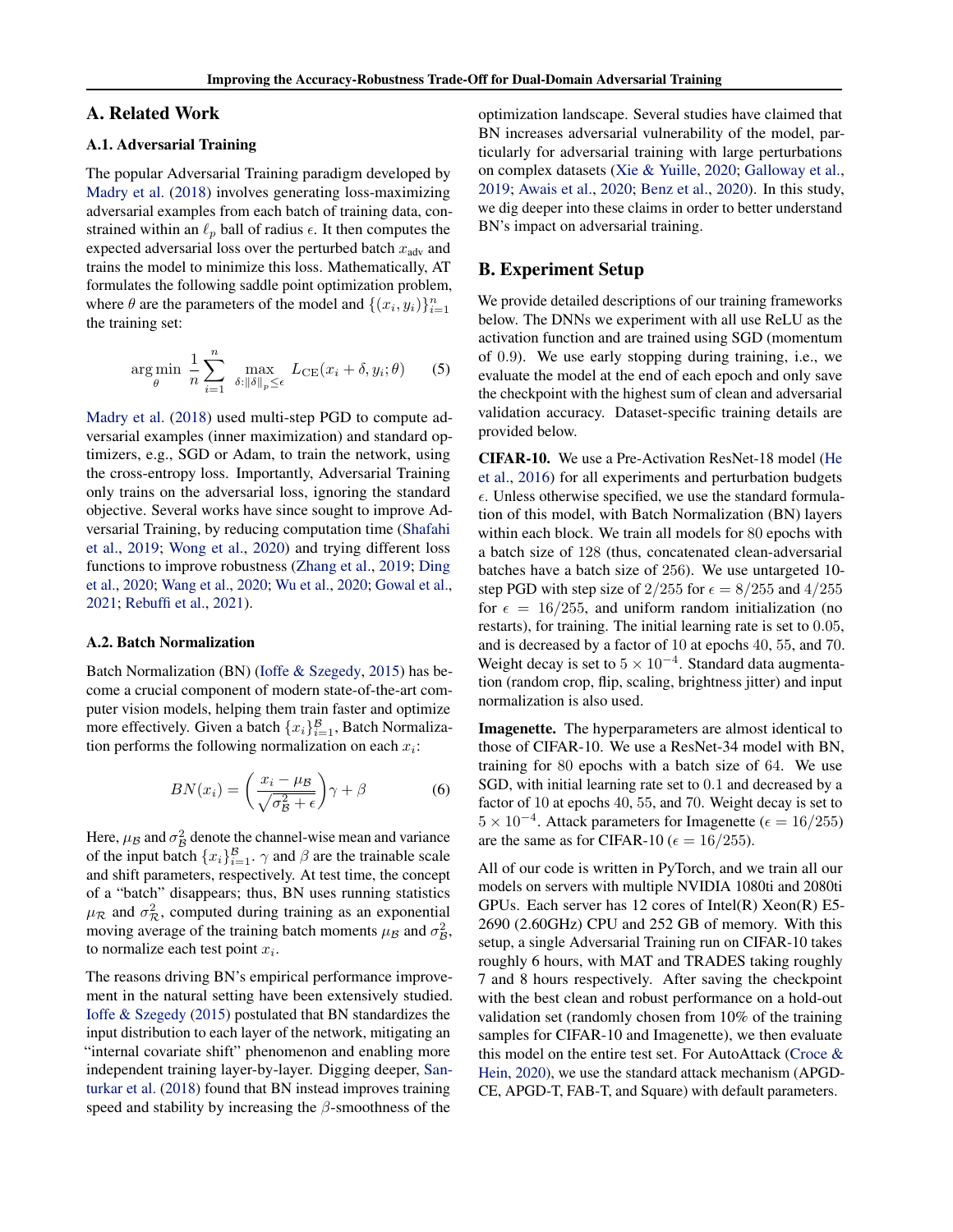<span id="page-7-0"></span>

Figure 4. Wasserstein distance between clean (blue) / adversarial (orange) batch moments and BN's running statistics at different training iterations. Both models trained on CIFAR-10 with MAT ( $\gamma = 0.25$ ),  $\epsilon = 16/255$ .



Figure 5. MAT-Cat on CIFAR-10 ( $\epsilon = 16/255$ ) exhibits the false robustness issue when  $\gamma \geq 0.3$  (all with BN). With  $\gamma$  increasing, clean accuracy increases and AA decreases as expected. However, PGD falsely rises after  $\gamma = 0.3$ , staying near 33% until  $\gamma = 0.75$ .

# C. Additional Comparisons between Sequential and Concatenated Batching

Fig. 4 demonstrates the distinction between MAT-Seq and MAT-Cat. Assuming that inputs to each BN layer follow an independent normal distribution, we compute Wasserstein distance between the clean/adversarial batch and the running statistics. In MAT-Seq, both distances are unstable and shoot up multiple times over the training, whereas the distances in MAT-Cat steadily converges to zero. This empirically confirms our analysis and indicates that there is a larger difference between the training and test normalization for MAT-Seq compared to MAT-Cat.

# D. Additional Experiments on the False Robustness Problem

Fig. 5 shows the clean accuracy and the accuracy under PGD and AA attacks. The false robustness problem occurs when there is a large gap between PGD and AA accuracies for  $\gamma \geq 0.3$ . We can also see that when this issue starts to take effects, PGD and AA accuracies diverge, i.e. PGD accuracy unexpectedly increases when  $\gamma$  goes from 0.25 to 0.3 (gray area in Fig. 5). At the same time, AA accuracy decreases and clean accuracy increases as expected, even though the trend immediately becomes steeper.

Table [2](#page-8-0) shows that the false robustness phenomenon can happen on Instance and Group normalization as well as no normalization at all. All these cases, denoted in red, share a common characteristic which is a larger Wasserstein distance between any pair of the distributions (Clean, PGD, AA) by about an order of magnitude. To compute this Wasserstein distance, we use the batch mean and variance and assume that all data follow independent Gaussian distributions. For two univariate Gaussians with means  $\mu_1, \mu_2$ and standard deviations  $\sigma_1, \sigma_2$ , the (squared) 2-Wasserstein distance is given by

$$
W_2^2(\mathcal{N}(\mu_1, \sigma_1^2), \mathcal{N}(\mu_2, \sigma_2^2)) = (\mu_1 - \mu_2)^2 + (\sigma_1 - \sigma_2)^2.
$$
\n(7)

This can be easily generalized to multivariate independent Gaussians by summing across all the dimensions.

# E. Additional Experiments with KLD Regularization for MAT

Table [3](#page-8-0) compares MAT-Cat-0.5 + KL to various comparable strategies representing the current state-of-the-art. Our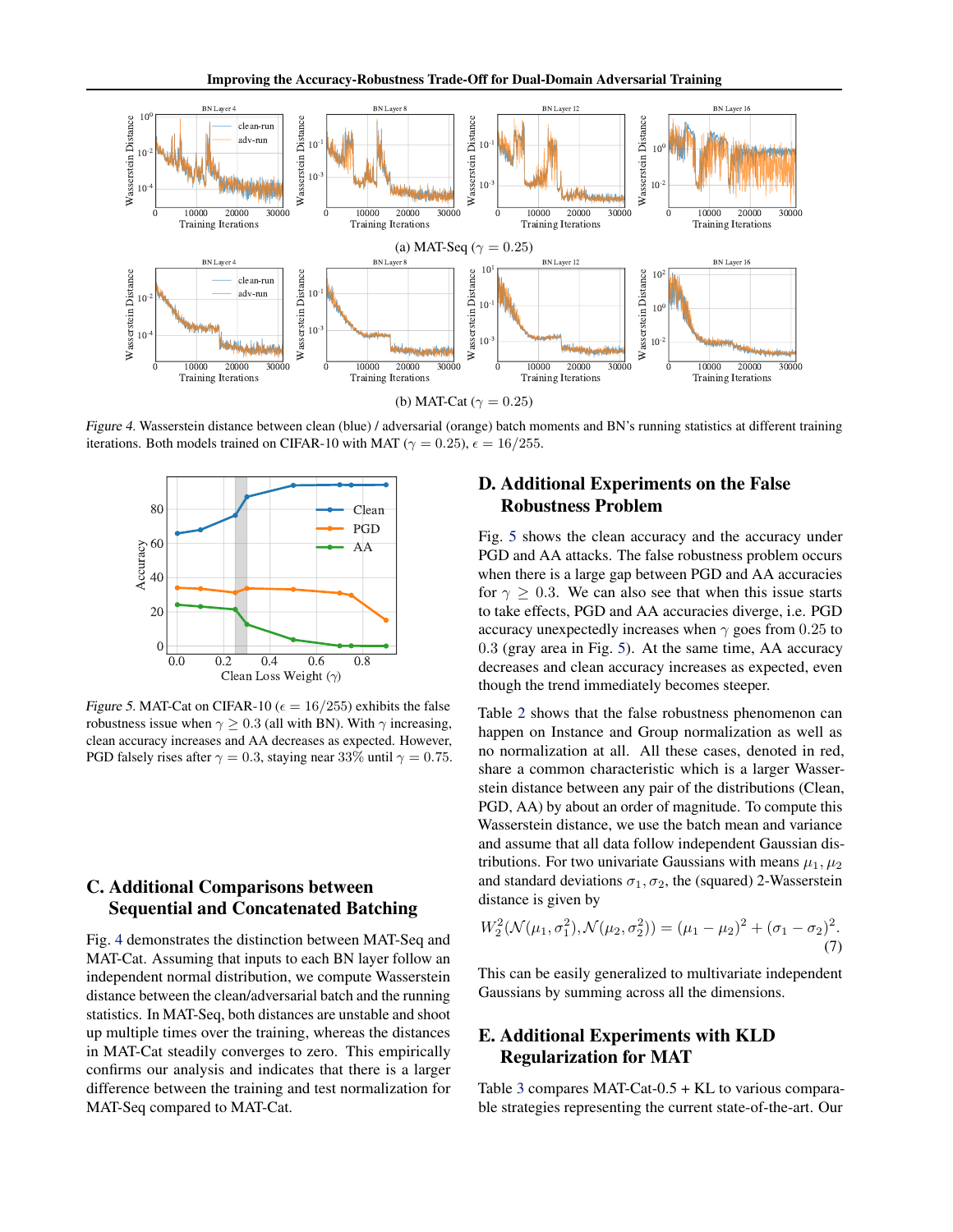<span id="page-8-0"></span>Table 2. Wasserstein distances (summed over all layers) between the clean, PGD-10, and AA test set distributions for various train and network normalizer settings (all CIFAR-10,  $\epsilon = 16/255$ ). "Acc. Diff." denotes the difference in accuracy under PGD-10 and AA attacks, marked in red for models with the false robustness issue.

| <b>Training Method</b> | Normalizer | Acc. Diff. | Wasserstein Distance |          |          |  |  |
|------------------------|------------|------------|----------------------|----------|----------|--|--|
|                        |            |            | Clean-PGD            | Clean-AA | PGD-AA   |  |  |
| Adversarial Training   | ΒN         | 9.77       | 1.6057               | 0.5072   | 1.2728   |  |  |
| $MAT-Cat-0.25$         | BN         | 9.85       | 1.5499               | 0.6168   | 1.2830   |  |  |
| $MAT-Cat-0.5$          | BN         | 29.41      | 25.0450              | 13.5271  | 12.5853  |  |  |
| $MAT-Cat-0.5$          | IN         | 27.48      | 99.8295              | 51.9016  | 48.6722  |  |  |
| $MAT-Cat-0.75$         | GN         | 29.10      | 58.2817              | 25.1242  | 36.8039  |  |  |
| MAT-Cat-0.5            | None       | 7.74       | 6.1931               | 2.7366   | 4.6481   |  |  |
| $MAT-Cat-0.75$         | None       | 30.08      | 278.7880             | 109.8840 | 177.3556 |  |  |
| TRADES-Cat-6           | BN         | 10.27      | 1.5399               | 0.566    | 1.0391   |  |  |
| $MAT-Cat-0.5 + KL-0.4$ | ΒN         | 13.64      | 2.5128               | 1.3143   | 1.4567   |  |  |

Table 3. Comparing performance of MAT-Cat-0.5 + KL with comparable training strategies for various  $\beta$ . Our method demonstrates better results in nearly all cases, achieving the state of the art in large- $\epsilon$  dual-domain training. All runs are with BN unless otherwise stated, on CIFAR-10 ( $\epsilon = 16/255$ ). KL-x denotes added KL regularization with  $\beta = x$ .

| <b>Training Method</b>        | Clean | PGD   | AA    |
|-------------------------------|-------|-------|-------|
| MAT-Cat-0.5, no BN            | 79.03 | 23.33 | 15.59 |
| $MAT-Cat-0.5 + KL-0.4$ (ours) | 84.53 | 32.23 | 18.59 |
| $MAT-Cat-0.25$                | 76.41 | 31.24 | 21.39 |
| $MAT-Cat-0.5 + KL-0.5$ (ours) | 78.21 | 30.41 | 21.42 |
| TRADES-Cat-6                  | 73.82 | 33.16 | 22.89 |
| $MAT-Cat-0.5 + KL-1$ (ours)   | 75.21 | 32.19 | 22.92 |
| <b>Adversarial Training</b>   | 66.44 | 34.03 | 24.26 |
| $MAT-Cat-0.5 + KL-4$ (ours)   | 67.73 | 34.68 | 24.66 |

method outperforms these other techniques in nearly all cases, even achieving greater robustness than Adversarial Training for  $\beta = 4$  (along with higher clean accuracy).

## F. Additional Details and Experiments on Dual Batch Normalization

Extending from Section [5,](#page-3-0) we include the full formulation of DBN here. Once again, the batch moments as well as the normalization are computed as follows:

$$
\mu_{\rm cl} = \frac{1}{N} \sum_{i=1}^{N} x_{\rm cl}^i, \ \sigma_{\rm cl}^2 = \frac{1}{N} \sum_{i=1}^{N} (x_{\rm cl}^i - \mu_{\rm cl})^2 \tag{8}
$$

$$
\mu_{\rm adv} = \frac{1}{N} \sum_{i=1}^{N} x_{\rm adv}^{i}, \ \sigma_{\rm adv}^{2} = \frac{1}{N} \sum_{i=1}^{N} (x_{\rm adv}^{i} - \mu_{\rm adv})^{2} \tag{9}
$$

$$
\hat{x} = p_{\rm cl} \cdot \left(\frac{x - \mu_{\rm cl}}{\sigma_{\rm cl}}\right) + p_{\rm adv} \cdot \left(\frac{x - \mu_{\rm adv}}{\sigma_{\rm adv}}\right) \tag{10}
$$

where  $p_{\text{cl}}$  and  $p_{\text{adv}}$  are defined below:

$$
p_{\text{cl}} := p(z = \text{cl} \mid \mathbf{X} = \mathbf{x}) \tag{11}
$$

$$
= \frac{\mathcal{N}(\boldsymbol{x} \mid \boldsymbol{\mu}_{\text{cl}}, \boldsymbol{\sigma}_{\text{cl}}^2)}{\mathcal{N}(\boldsymbol{x} \mid \boldsymbol{\mu}_{\text{cl}}, \boldsymbol{\sigma}_{\text{cl}}^2) + \mathcal{N}(\boldsymbol{x} \mid \boldsymbol{\mu}_{\text{adv}}, \boldsymbol{\sigma}_{\text{adv}}^2)}
$$
(12)

$$
p_{\text{adv}} \coloneqq p(z = \text{adv} \mid \mathbf{X} = \mathbf{x}) \tag{13}
$$

$$
= \frac{\mathcal{N}(x \mid \boldsymbol{\mu}_{\text{adv}}, \boldsymbol{\sigma}_{\text{adv}}^2)}{\mathcal{N}(x \mid \boldsymbol{\mu}_{\text{cl}}, \boldsymbol{\sigma}_{\text{cl}}^2) + \mathcal{N}(x \mid \boldsymbol{\mu}_{\text{adv}}, \boldsymbol{\sigma}_{\text{adv}}^2)}
$$
(14)

$$
=1-p_{\rm cl} \tag{15}
$$

where 
$$
\mathcal{N}(x \mid \boldsymbol{\mu}, \boldsymbol{\sigma}^2) \coloneqq \prod_{j=1}^C \frac{1}{\sqrt{2\pi}\sigma_j} e^{-\frac{(x_j - \mu_j)^2}{2\sigma_j^2}}
$$
 (16)

In other words,  $p(z = c) | X = x)$  is the posterior probability of the domain indicator  $z$  being "clean" given an input  $x$ . Note that we use the bolded variables to denote vectors in  $\mathbb{R}^C$ . This is a direct consequence of Bayes' rule which is shown here for completeness:

$$
p(\text{cl} \mid \boldsymbol{x}) = \frac{p(\boldsymbol{x} \mid \text{cl})p(\text{cl})}{p(\boldsymbol{x})}
$$
(17)

$$
= \frac{\mathcal{N}(x \mid \boldsymbol{\mu}_{\rm cl}, \boldsymbol{\sigma}_{\rm cl}^2) \cdot 0.5}{p(x \mid \rm cl)p(\rm cl) + p(x \mid \rm adv)p(\rm adv)}
$$
(18)

$$
= \frac{\mathcal{N}(x \mid \boldsymbol{\mu}_{\text{cl}}, \boldsymbol{\sigma}_{\text{cl}}^2) \cdot 0.5}{\mathcal{N}(x \mid \boldsymbol{\mu}_{\text{cl}}, \boldsymbol{\sigma}_{\text{cl}}^2) \cdot 0.5 + \mathcal{N}(x \mid \boldsymbol{\mu}_{\text{adv}}, \boldsymbol{\sigma}_{\text{adv}}^2) \cdot 0.5}
$$
\n(19)

Note that we remove the random variables,  $X$  and  $z$ , to declutter. As we are using the equal number of clean and adversarial samples, the priors are uniform, i.e.  $p(z = c)$  =  $p(z = adv) = 0.5$ . In practice, we compute the log probability instead and use the sigmoid function to obtain the posterior distribution or the score to avoid numerical instability. Similarly to BN, the parameters  $\mu_{\text{cl}}, \sigma_{\text{cl}}, \mu_{\text{adv}}, \sigma_{\text{adv}}$ are computed using the samples from the batch during training and are replaced by the running moments for testing. The statistics are computed and updated separately for the